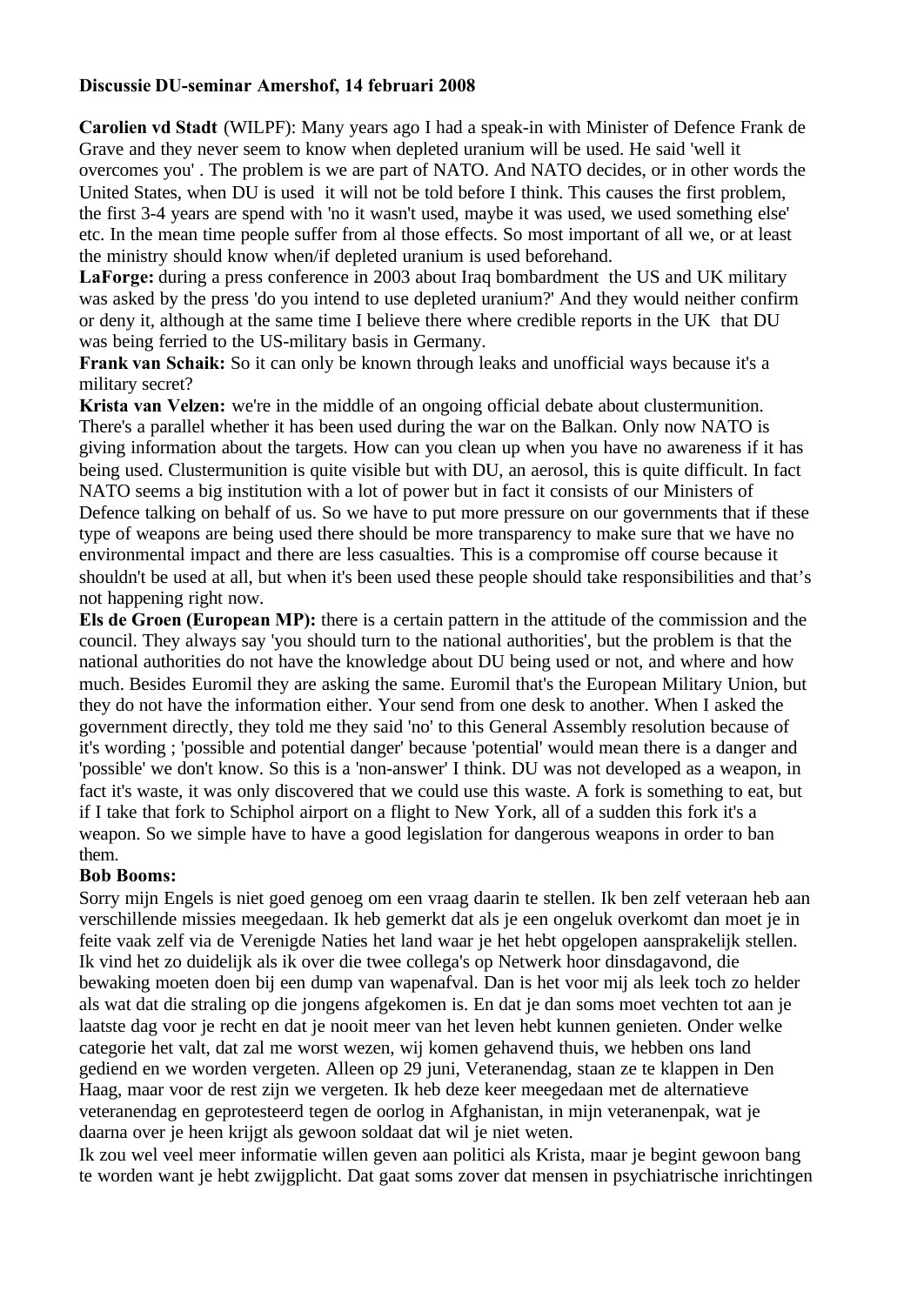terecht komen om ze het zwijgen op te leggen. Ik hoop dat u als deskundigen het voor ons (oud) militairen op wilt nemen om dit tot op de bodem uit te zoeken, om welke wapens het ook gaat , neem het alstublieft voor ons op.

**Krista:** dank je wel Bob, ik vind het heel moedig als ook mensen binnen defensie hun mond open durven doen. Ook mag je niet overal spreken maar het gaat jou en je collega's aan dan moet je op een bepaald ogenblik wel gaan spreken. Ik was ook blij verrast dat het AVMP (Militaire vakbond) hier vanavond wilde spreken en oproept tot een verbod op DU. Zij zijn al langere tijd in gesprek met mensen die lijden aan ziekten die heel goed gerelateerd zouden kunnen zijn aan verarmd uranium. Dat zijn militairen die nog in dienst zijn, die spreken daar niet gauw over in het publiek totdat één van die jongens zijn verhaal in het AD neerzette. Dat helpt ontzettend om de discussie te voeren op het moment dat het probleem een gezicht heeft, dat je weet dat het om jongens gaat van 26- 27 jaar die er aan kapot gaan.

**Bob:** zelfs een jongen van 20 jaar.........en het is niet alleen de soldaat, ik ben mijn vrouw kwijt geraakt, mijn kind kwijtgeraakt. Je raakt alles kwijt, nou ben ik 60 jaar en dan zeggen ze je moet er mee leren leven, nou je kunt er nooit meer leren leven. Elke nacht heb ik nog steeds bezoek van kinderen uit die oorlogen, het gaat gewoon niet van je netvlies af, plus de spijt die je hebt dat je mee hebt gedaan aan geweld, wat je veel liever niet gedaan had, maar ja ........ik ben nu eenmaal maar voor één ding opgeleid en dat is militair zijn, voor de rest kon ik helaas niks. Ik word erop aangekeken dat ik geprotesteerd heb op veteranendag maar ik hou van mijn vaderland laat dat duidelijk zijn. Ik neem het op voor de armoede in deze wereld daar zou ik nou nog tegen willen vechten.

**Frank:** de laatste keer op de Alternatieve Veteranendag kwam Staatssecretaris van der Knaap ook even langs om met de mensen te praten, misschien dat deze dag daardoor ook wat meer bekendheid kan krijgen en de aandacht er voor kan groeien.

**Bob:** wij bestrijden elkaar als veteranen ook niet, ik wil het voor die jongens opnemen, dat als je uitgezonden wordt en je komt zonder benen thuis dat je fatsoenlijk verzekerd bent en je kind zijn studie af kan maken. Op de Leusder hei wonen nu twee jongens omdat ze daar de hele dag geschiet horen en dan voelen ze zich 'thuis' , ik breng ze elke dag eten. Hier wonen dus ook verscholen veteranen in de bossen, niet alleen in Amerika, volledig buiten de maatschappij.

**Question:** I also like to know what happens to the environment after DU-contamination, can you grow vegetables on that land? Or becomes this poisoned? We say we liberate a country but instead poison it?

LaForge: That's difficult to answer, I know they did research in Kosovo 2 years after the war was ended, they still found DU in the air. Their recommendations were the topsoil had to be removed. I don't recall how deep, but that's a massive undertaking and a very expensive one.

I think people don't take that into consideration as they say DU is cheaper as a weapon to use then tungsten.

### **Question:**

What is the problem with groundwater, isn't that a much bigger problem?

**Baverstock:** The situation in Kosovo was most air to tank ammunition, a lot of it was fired only a few bullets' got into the tanks, but most of it goes into the ground and it doesn't burn, so it sits there as the metal and it corrodes, given the natural amount of uranium that is already in the ground that isn't going to increase over the country as a whole. So that's not going to be a public health problem. In Finland for example in some places drinking water is consumed that contains 50 times the normal level of uranium, but people don't get sick. I think you can take relatively large amounts of uranium in drinking water over the natural level without getting sick. **Question:** But what about Iraq, I was in a hospital in Baghdad in 1995 and met a lot of sick

children with leukaemia or other forms of cancer.

**Baverstock:** don't get me wrong I think that the biggest problem with depleted uranium is in Iraq because of the very dry atmosphere, but it's not in drinking water, the primary problem is inhalation. That is a far more effective way of getting the DU into the blood. And it has to get into